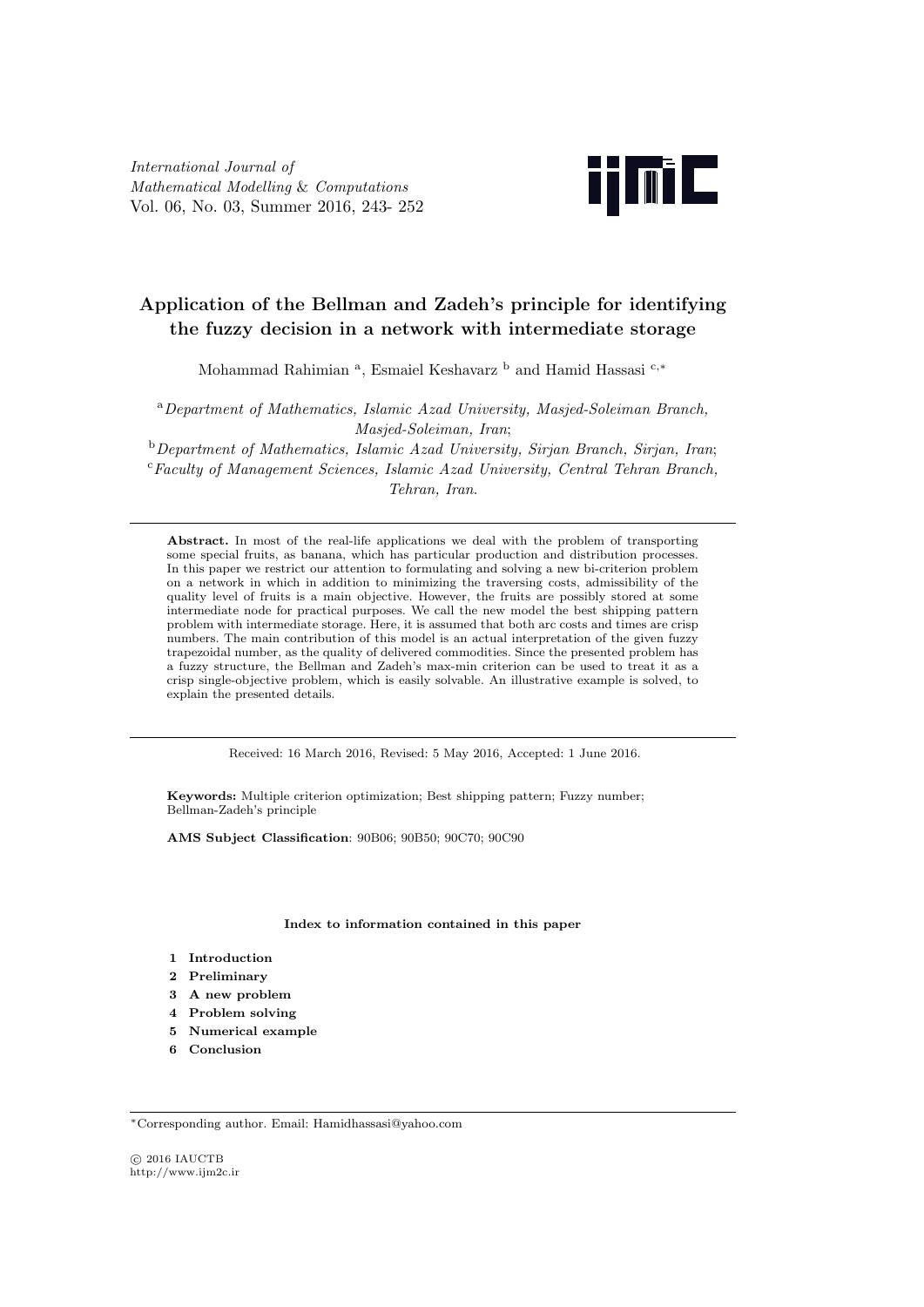#### **1. Introduction**

Many real optimization problems contained in every facet of industrial planning, production and distribution can be modelled by network flows (see [1], for example). However, in general, network flow models, like any mathematical programming model, can be just projections of reality into mathematics involving simplifications and fuzzy data. Various modifications of mathematical programming tools, such as fuzzy (see [8]) and multi-criterion optimization (see, e.g., [11]), are considered to provide the decision maker, who bases his/her decisions on such models, with a larger variety of alternatives.

Since the fuzzy set theory was proposed by Zadeh in 1965 ([13]), we have been able to handle vague or fuzzy data to real world applications. The concept of fuzzy set theory has been found extensive applications in various fields. Originally, Bellman and Zadeh [2] described the role of fuzzy sets in decision processes. A few years after, the original statements of Bellman and Zadeh provide main motivation for the use of fuzzy set theory in several research studies, such as Zimmermann [15] who handled fuzzy linear programming with multiple objectives by assuming a continuous membership function. Soon after, his fuzzy model was developed into fuzzy multiobjective optimization models ([5, 9]). In particular, several fuzzy network flow problems with multiple objective functions were later proposed in the literature (For a more detailed discussion of such problems, the reader is referred to, for instance, ([4]-[14]) and references therein).

In this note, we deal with the following problem which arises quite naturally in the real world and so we will restrict our attention to formulating a new network flow model and then, try to solve it based on the Bellman and Zadeh's principle ([2]): Suppose that we wish to transport some special commodities, as banana, from one city to another city through a given road network. These fruits are picked unripe and continuation of the ripening process is done until reaching consumers. As different fruits need different times for ripening, and their quality and taste are changed over time and the ripening process be done during the shipping pattern from origin to destination, so besides the total traversing cost, the quality of delivered fruits is important. On the other hand, sometimes, we need to store the fruits at some intermediate node for improving the quality, which has additional storage costs. Therefore, we deal with a bi-objective problem, which is to determine a path from source to sink, so that its transportation cost is minimized and the quality of the transported fruits is maximized, as much as possible. In other words, the problem concentrates on two criteria: total transportation cost and the total traversing time, which must be close to a given time interval, as far as possible. We call it *the best shipping pattern problem with intermediate storage*. It is assumed that both the traversing and the storage costs of arcs in the network are crisp values, and a fuzzy trapezoidal number ([8]) is used to describe the dependence of the quality on both traversing and storage times. As will be noted in the next sections, this fuzzy number, as the quality of delivered commodities, is the main contribution of the new model. On the other hand, it is our motivation to use the Bellman-Zadeh's principle of decision making in the fuzzy environment to be able to solve the new model for identifying the fuzzy decision as the best path of a given road network discussed earlier. To this end, we shall first fuzzify the cost objective function and then use the Bellman-Zadeh's max-min criterion ([2]), to reformulate the problem as a mixed integer linear programming problem.

The rest of the paper is organized as follows: In the next Section, some basic concepts on fuzzy sets are reviewed. We describe and formulate a new best shipping pattern problem with intermediate storage, as a bi-objective optimization model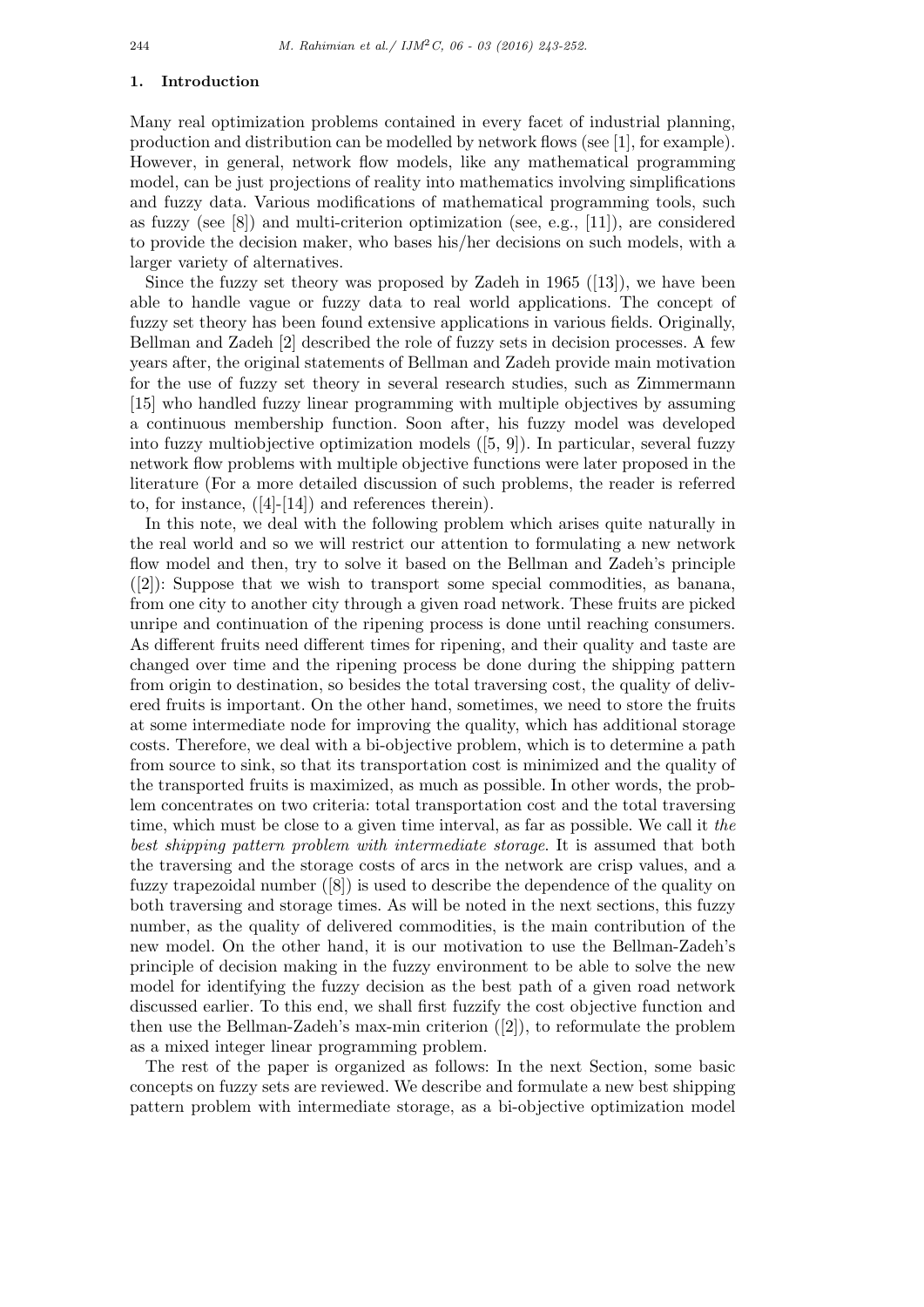in third Section. Subsequently, this new problem is reformulated as a crisp single criterion mixed integer problem, based on the fuzzy max-min criterion. The fourth Section of the paper tries to explain the details of the proposed approach by solving a numerical example. Finally, the last section of the paper submits our concluding observations and further directions.

### **2. Preliminary**

In this section, some basic definitions from fuzzy set theory are reviewed ([8]).

Definition 2.1 If *X* is a collection of objects denoted generically by *x*, then a *fuzzy* set  $\overline{A}$  in  $\overline{X}$  is a set of ordered pairs:

$$
\tilde{A}=\left\{(x,\mu_{\tilde{A}}(x))|x\in X\right\}
$$

 $\mu_{\tilde{A}}(x)$  is called the *membership function* or *grade of membership* of *x* in  $\tilde{A}$  that maps *X* to the unit interval [0, 1]. The *support* of a fuzzy set  $\tilde{A}$  is the crisp set of all  $x \in X$  such that  $\mu_{\tilde{A}} > 0$ , and is denote by  $supp(A)$ .

Definition 2.2 A fuzzy subset  $\hat{A}$  of  $\mathbb R$  with membership mapping  $\mu : \mathbb R \to [0,1]$  is called *fuzzy number* if its support is an interval  $[a, b]$  and there exist real numbers *s, t* with  $a \le s \le t \le b$  and such that:

 $(1)$   $\mu(x) = 1$  *with*  $s \leqslant x \leqslant t$  $(2)$   $\mu(x) \leq \mu(y)$  *with*  $a \leq x \leq y \leq s$ (3)  $\mu(x) \geq \mu(y)$  *with*  $t \leq x \leq y \leq b$ (4)  $\mu(x)$  is upper semi-continuous.

#### **3. A new problem**

Let  $G = (N, A)$  be a directed network defined by a set N of n nodes and a set *A* of *m* directed arcs ([1]). Each arc  $(i, j) \in A$  has an associated cost  $c_{ij}$  and time  $t_{ij}$ , as crisp numbers, that denote the cost and time per unit flow on that arc, respectively. Network *G* has two distinguished nodes *O* and *D*, called Origin and Destination, respectively. A directed path *P* from node *i* to node *j* in *G* is an alternating sequence of nodes and arcs started at *i* and terminated in *j*. To simplify the notation, we represent a path only by its nodes. Every path has its own transit cost and time; the transit cost and time of a directed path is defined as the sum of costs and times of its constituent arcs, respectively. As mentioned earlier, we wish to transport some especial commodities, which their quality changes over time, from the origin to the destination. For practical purposes, the fruits are possibly stored at some intermediate node *k* with storage time of  $\tau_k$  (note that  $\tau_k$  is a variable which must be determined) and  $\bar{c}_k$  as the cost of storage per unit time, which are also crisp numbers. To tackle this issue, we use a fuzzy trapezoidal number ([8])  $T = \langle l, u, v, L \rangle$ , as defined below, to illustrate the quality of a commodity based on the total transit time.

$$
\mu(T_P) = \begin{cases}\n\frac{T_P - l}{u - l}, & l \leq T_P \leq u; \\
1, & u \leq T_P \leq v; \\
\frac{L - T_P}{L - v}, & v \leq T_P \leq L; \\
0, & Otherwise.\n\end{cases}
$$
\n(1)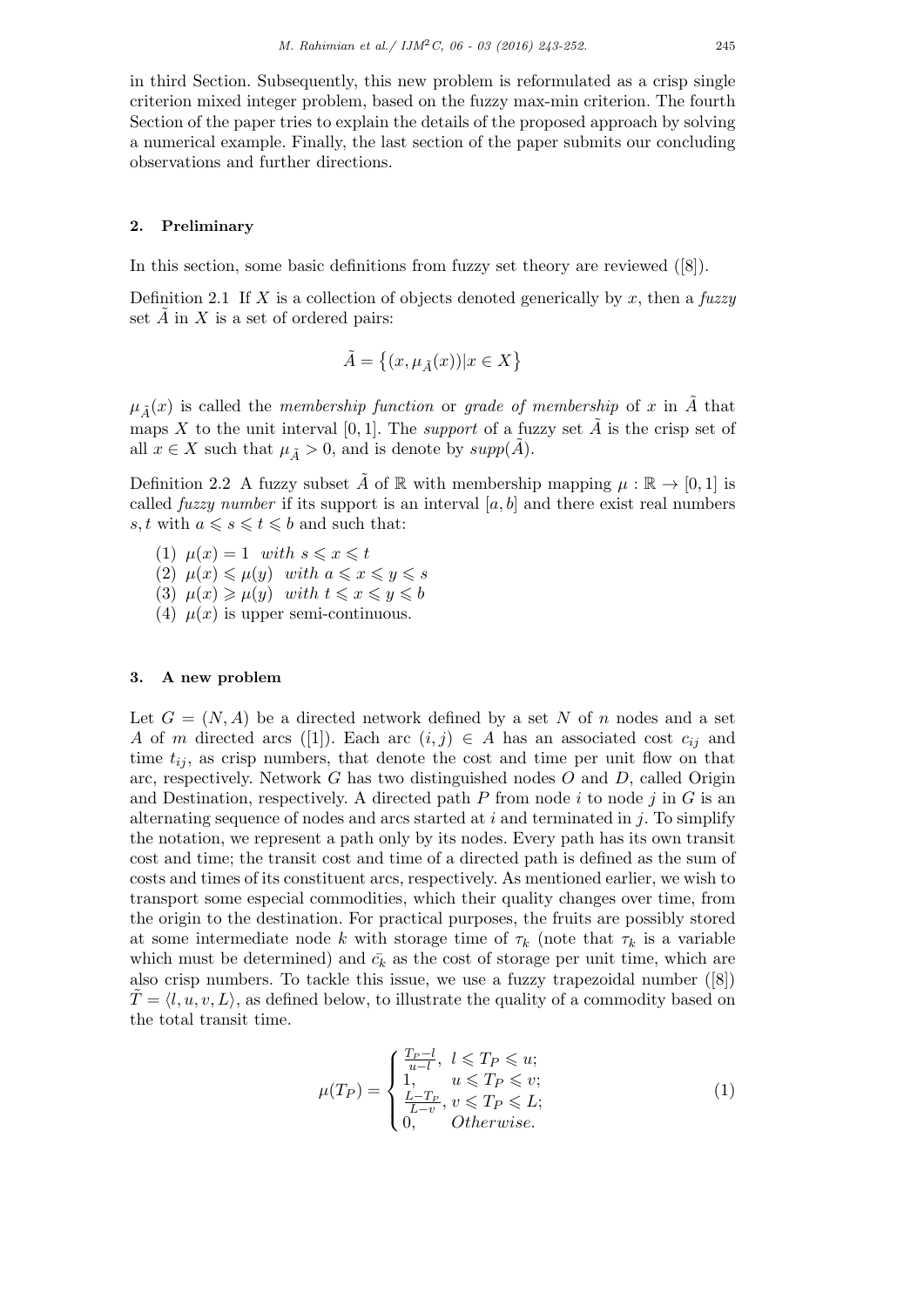To interpret the role of  $\mu(T_P)$ , we remind the example of transporting especial



Figure 1.: Membership function of  $\overline{T}$ 

fruits as banana. These types of fruits are picked unripe, and the continuation of the ripening process is done until reaching consumers. The quality of transported fruits changes continually with time, this quality is monotonically increasing from *l* to *u*, is constant, as the highest level, between *u* and *v*, and is monotonically decreasing from *v* to *L*.

As shown in 1 and Figure 1, if the total time of a path *P* is  $T_P = \sum_{(i,j) \in P} t_{ij} +$  $\sum_{k \in P} \tau_k$ , then  $\mu(T_P)$ , as the membership degree of  $T_P$ , shows the quality of the delivered commodity, sent through *P*. Therefore, in order to maximizing the quality of delivered commodity,  $T_P$  must be close to the interval  $[u, v]$ , as far as possible. On the other hand, minimizing the total traversing cost is an important objective, which should be included in the analysis of the model. Using these notations we can now formulate the following *best shipping pattern problem with intermediate storage*:

$$
\min \quad C(x,\tau) = \sum_{(i,j)\in A} c_{ij} x_{ij} + \sum_{k=1}^{n} \bar{c_k} \tau_k
$$
\n
$$
\max \quad \mu(T(x,\tau)) = \mu \left( \sum_{(i,j)\in A} t_{ij} x_{ij} + \sum_{k=1}^{n} \tau_k \right)
$$
\n
$$
\text{s.t.}
$$
\n
$$
\sum_{(i,j)\in A} x_{ij} + \sum_{(j,i)\in A} x_{ji} = \begin{cases} 1, & i = O; \\ 0, & i \neq O, D; i \in N \\ -1, & i = D. \end{cases} \tag{2}
$$
\n
$$
0 \leq \tau_k \leq M \sum_{i}^{n} x_{ik}
$$

$$
x_{ij} \in \{0, 1\}, \qquad \forall i, j \in N.
$$

where, the binary variable  $x_{ij}$  is one if arc  $(i, j)$  belongs to the selected path and is zero otherwise. For some sufficiently large constant *M*, the second constraint of Model 2 implies that if node *k* does not belong to the selected path, then its storage time is equal to zero, i.e.,  $\tau_k = 0$ . For the sake of convenience, let us define the set *X* as the set of feasible solutions to the problem 2, so we can define a feasible solution  $(x, \tau) \in X$  as the solution  $(\ldots, x_{ij}, \ldots, \tau_k, \ldots)$ .

## **4. Problem solving**

The presented problem in the previous section is a bi-objective optimization model; for these types of models, instead of the optimal solution, the concept of efficient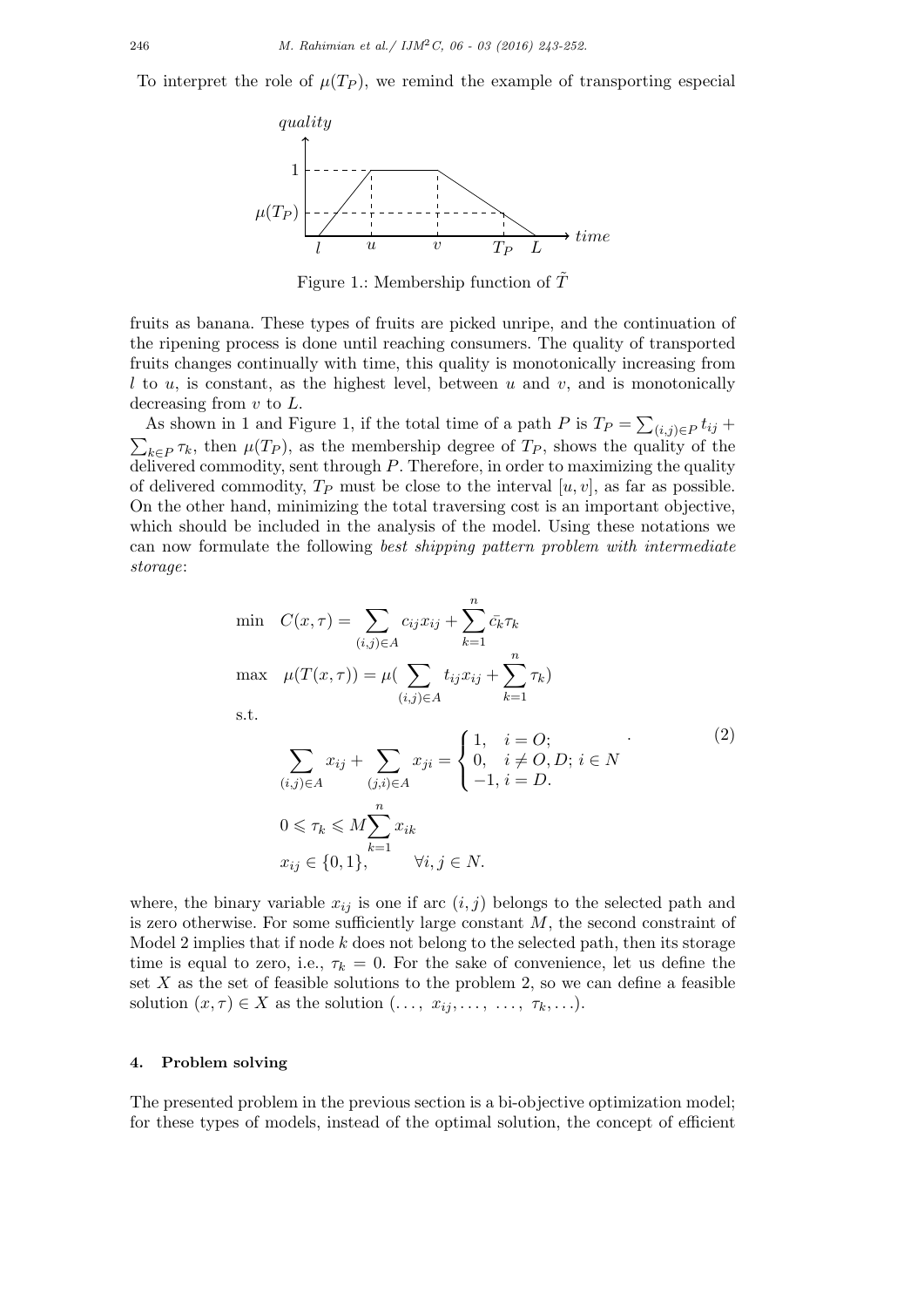solution is defined ([5, 11]). Following definitions introduced this concept.

Definition 4.1 Let  $(x^*, \tau^*) \in X$  be a feasible solution of the model 2.  $(x^*, \tau^*)$  is called *weakly efficient*, if there is no other feasible solution  $(x, \tau) \in X$  such that  $C(x, \tau) < C(x^*, \tau^*)$  and  $\mu(T(x, \tau)) > \mu(T(x^*, \tau^*)$ .

Definition 4.2 Let  $(x^*, \tau^*) \in X$  be a feasible solution of the model 2.  $(x^*, \tau^*)$  is called *efficient*, if there is no other feasible solution  $(x, \tau) \in X$  such that  $C(x, \tau) \leq$  $C(x^*, \tau^*)$  and  $\mu(T(x, \tau)) \geq \mu(T(x^*, \tau^*))$ , with at least one strict inequality. If  $(x^*, \tau^*)$  is efficient, then the vector  $(C(x^*, \tau^*), T(x^*, \tau^*))$  is called *non-dominated* point.

It should be noted that the efficient solution is not generally unique (see [11]), and from the geometrical point of view, efficient solutions are points of the feasible space, but non-dominated points, as the image of the efficient solutions, are located in the objectives space.

Now, we try to reformulate the problem 2 as a single objective optimization problem, and solve it to find an efficient solution. Toward this end, at first we fuzzify the cost objective function ([8]). Let  $\tilde{C}$  denote the fuzzy form of the total traversing cost, we define the membership function of  $\tilde{C}$  as a linear monotonically decreasing function that shown in 3 and Fig.2.

$$
\pi(C(x,\tau)) = \pi(\sum_{(i,j)\in A} c_{ij}x_{ij} + \sum_{k=1}^n \bar{c}_k\tau_k) = \begin{cases} 1, & C(x,\tau) \leq Z_0; \\ \frac{Z_1 - C(x,\tau)}{Z_1 - Z_0}, & Z_0 < C(x,\tau) < Z_1; \\ 0, & \text{Otherwise.} \end{cases} \tag{3}
$$

Where,  $Z_0$  and  $Z_1$ , as constant numbers, are the lower and upper bounds of  $\tilde{C}$ , respectively. These bounds are subjectively dependent on the decision makers suggestion; nevertheless, we can use the following logical values, as alternative choices.

$$
Z_0 = \min_{(x,\tau)\in X} \left( \sum_{(i,j)\in A} c_{ij} x_{ij} + \sum_{k=1}^n \bar{c}_k \tau_k \right) \quad \text{and} \quad Z_1 = \max_{(x,\tau)\in X} \left( \sum_{(i,j)\in A} c_{ij} x_{ij} + \sum_{k=1}^n \bar{c}_k \tau_k \right)
$$
\n(4)

Using the above notations and the fuzzy max-min criterion  $([5, 8])$ , suggested by



Figure 2.: Membership function of  $\tilde{C}$ 

Bellman and Zadeh [2], we can modify the model 2 as the following model.

$$
\max_{(x,\tau)\in X} \min\left\{\pi(C(x,\tau)), \mu(T(x,\tau))\right\} \tag{5}
$$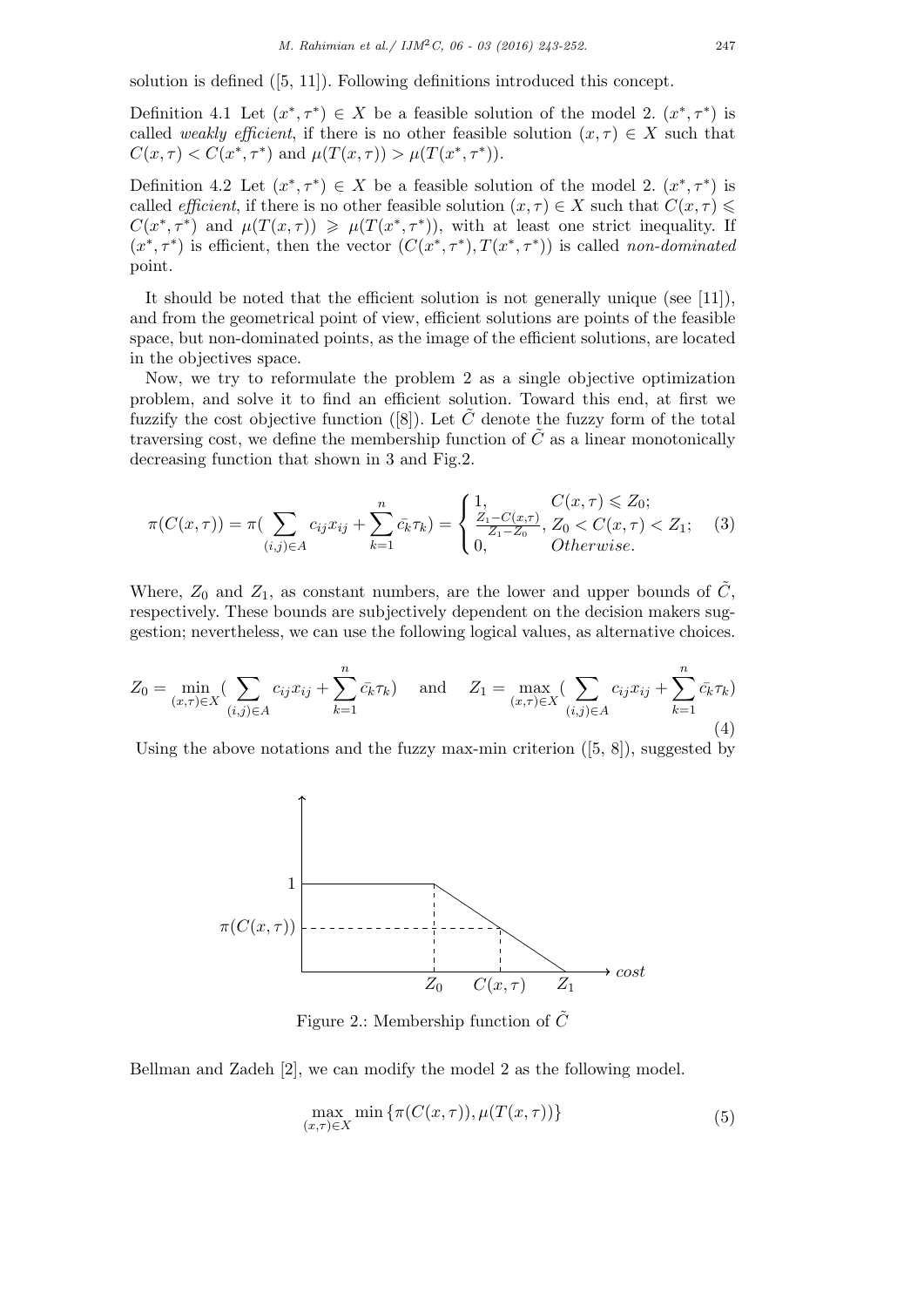$$
\max \min \left\{ \pi \left( \sum_{(i,j) \in A} c_{ij} x_{ij} + \sum_{k=1}^{n} \bar{c}_k \tau_k \right), \mu \left( T \left( \sum_{(i,j) \in A} t_{ij} x_{ij} + \sum_{k=1}^{n} \tau_k \right) \right) \right\}
$$
\n
$$
\text{s.t.}
$$
\n
$$
\sum_{(i,j) \in A} x_{ij} + \sum_{(j,i) \in A} x_{ji} = \begin{cases} 1, & i = O; \\ 0, & i \neq O, D; i \in N \\ -1, i = D. \end{cases} \quad (6)
$$
\n
$$
0 \leq \tau_k \leq M \sum_{k=1}^{n} x_{ik}
$$
\n
$$
x_{ij} \in \{0, 1\}, \qquad \forall i, j \in N.
$$

By setting  $\lambda$  = min  $\sqrt{ }$  $\frac{1}{2}$  $\mathbf{I}$ *π*( ∑ (*i,j*)*∈A*  $c_{ij}x_{ij} + \sum_{i=1}^{n}$ *k*=1  $\bar{c_k} \tau_k$ )*,*  $\mu(T(\sum)$ (*i,j*)*∈A*  $t_{ij}x_{ij} + \sum_{i=1}^{n}$ *k*=1 *τk*))  $\mathbf{A}$  $\mathbf{I}$  $\mathbf{J}$ , problem 6 can be reformulated as:

max *λ*

$$
Z_1 - C \sum_{(i,j)\in A} c_{ij} x_{ij} - \sum_{k=1}^n \bar{c}_k \tau_k
$$
  
s.t.  $\lambda \leq \frac{(i,j)\in A}{Z_1 - Z_0}$  (a)

$$
\lambda \leqslant \frac{\sum_{(i,j)\in A} t_{ij}x_{ij} + \sum_{k=1}^{n} \tau_k - l}{u - l}
$$
 (b)

$$
L - \sum_{(i,j)\in A} t_{ij} x_{ij} - \sum_{k=1} \tau_k
$$
  

$$
\lambda \leq \frac{L - v}{L - v}
$$
 (c)

$$
\sum_{(i,j)\in A} x_{ij} + \sum_{(j,i)\in A} x_{ji} = \begin{cases} 1, & i = O; \\ 0, & i \neq O, D; i \in N \\ -1, i = D. \end{cases}
$$
  

$$
0 \le \tau_k \le M \sum_{k=1}^n x_{ik}
$$
  

$$
x_{ij} \in \{0, 1\}, \qquad (i, j) \in A
$$
  

$$
\lambda \ge 0
$$
 (7)

Constraint (7 (a)) is related to the membership function of cost and the constraints (7 (b)) and (7 (c)) are related to the membership function of time, which indicate lower bounds for the quality of delivered commodity. Each of these three constraints implies that  $\lambda \leq 1$ . It is easy to check that the model 7 can be simplified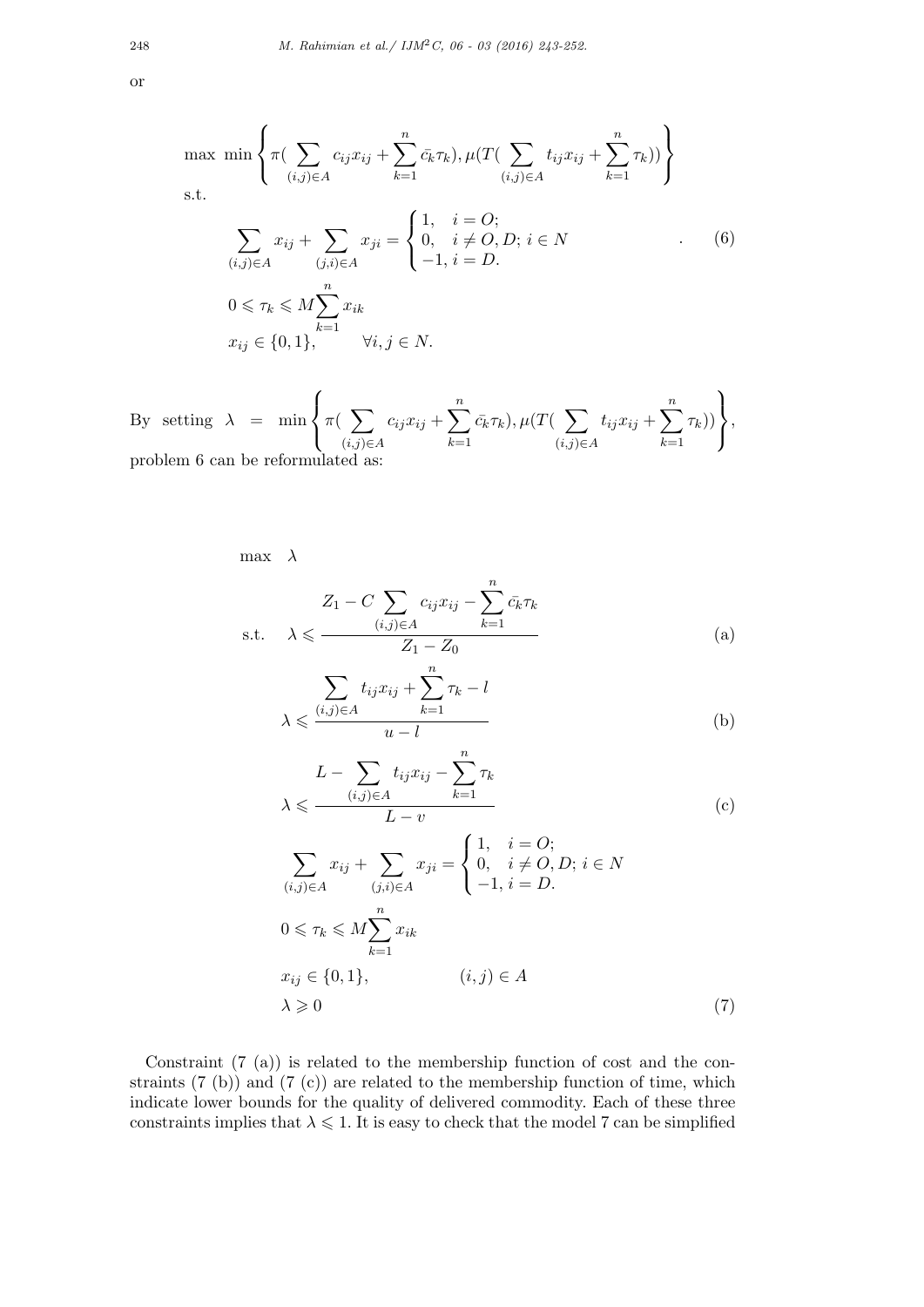as follows:

max *λ*

s.t. 
$$
(Z_1 - Z_0)\lambda + \sum_{(i,j)\in A} c_{ij}x_{ij} + \sum_{k=1}^n \bar{c}_k \tau_k \leq Z_1
$$
 (a)

$$
(u-l)\lambda - \sum_{(i,j)\in A} t_{ij}x_{ij} - \sum_{k=1}^n \tau_k \le -l
$$
 (b)

$$
(L-v)\lambda + \sum_{(i,j)\in A} t_{ij}x_{ij} + \sum_{k=1}^n \tau_k \leq L
$$
 (c)

$$
\sum_{(i,j)\in A} x_{ij} + \sum_{(j,i)\in A} x_{ji} = \begin{cases} 1, & i = O; \\ 0, & i \neq O, D; i \in N \\ -1, i = D. \end{cases}
$$
  

$$
0 \leq \tau_k \leq M \sum_{k=1}^n x_{ik}
$$
  

$$
x_{ij} \in \{0, 1\}, \qquad (i, j) \in A
$$
  

$$
\lambda \geq 0
$$
 (8)

It is obvious that Model 8 is a mixed integer linear programming problem and can be solved using the well-known methods [3]. Following theorem shows that the optimal solution of 8 is associated with an efficient solution of the bi-objective problem 2.

Theorem 4.1 If  $(\lambda^*, x^*, \tau^*)$  is an optimal solution of the model 8, then  $(x^*, \tau^*)$  is an efficient solution of the model 2.

**Proof.** Since the model 8 is a reformulated form of the model 5, we prove the theorem using the model 5. Now let  $(\lambda^*, x^*, \tau^*)$  be an optimal solution of 8, so  $\lambda^* = \min{\pi(C(x^*, \tau^*))}, \mu(T(x^*, \tau^*))\}$ . If  $(x^*, \tau^*)$  is not efficient, so based on Definition 4.2, there is another feasible solution as  $(\bar{x}, \bar{\tau})$  such that, one of the following cases occurs:

(a) 
$$
C(\bar{x}, \bar{\tau}) < C(x^*, \tau^*)
$$
 and  $\mu(T(\bar{x}, \bar{\tau})) \geq \mu(T(x^*, \tau^*))$ ;  
(b)  $C(\bar{x}, \bar{\tau}) \leq C(x^*, \tau^*)$  and  $\mu(T(\bar{x}, \bar{\tau})) > \mu(T(x^*, \tau^*)$ ).

If case (a) is true, then

$$
\pi(C(x^*, \tau^*)) = \frac{Z_1 - C(x^*, \tau^*)}{Z_1 - Z_0} < \pi(C(\bar{x}, \bar{\tau})) = \frac{Z_1 - C(\bar{x}, \bar{\tau})}{Z_1 - Z_0}
$$

and so

$$
\lambda^* = \min \{ \pi(C(x^*, \tau^*)), \mu(T(x^*, \tau^*)) \} \leq \min \{ \pi(C(\bar{x}, \bar{\tau}), \mu(T(\bar{x}, \bar{\tau})) \}.
$$

If  $\lambda^* = \pi(C(x^*, \tau^*))$  then we will have  $\lambda^* < \min{\pi(C(\bar{x}, \bar{\tau}), \mu(T(\bar{x}, \bar{\tau})))}$ , which contradicts the optimality of  $\lambda^*$ . If  $\lambda^* = \mu(T(x^*, \tau^*)) < \mu(T(\bar{x}, \bar{\tau}))$ , again we have  $\lambda^*$  < min $\{\pi(C(\bar{x},\bar{\tau}),\mu(T(\bar{x},\bar{\tau}))\},\$  which is a contradiction. Finally, if  $\lambda^*$  =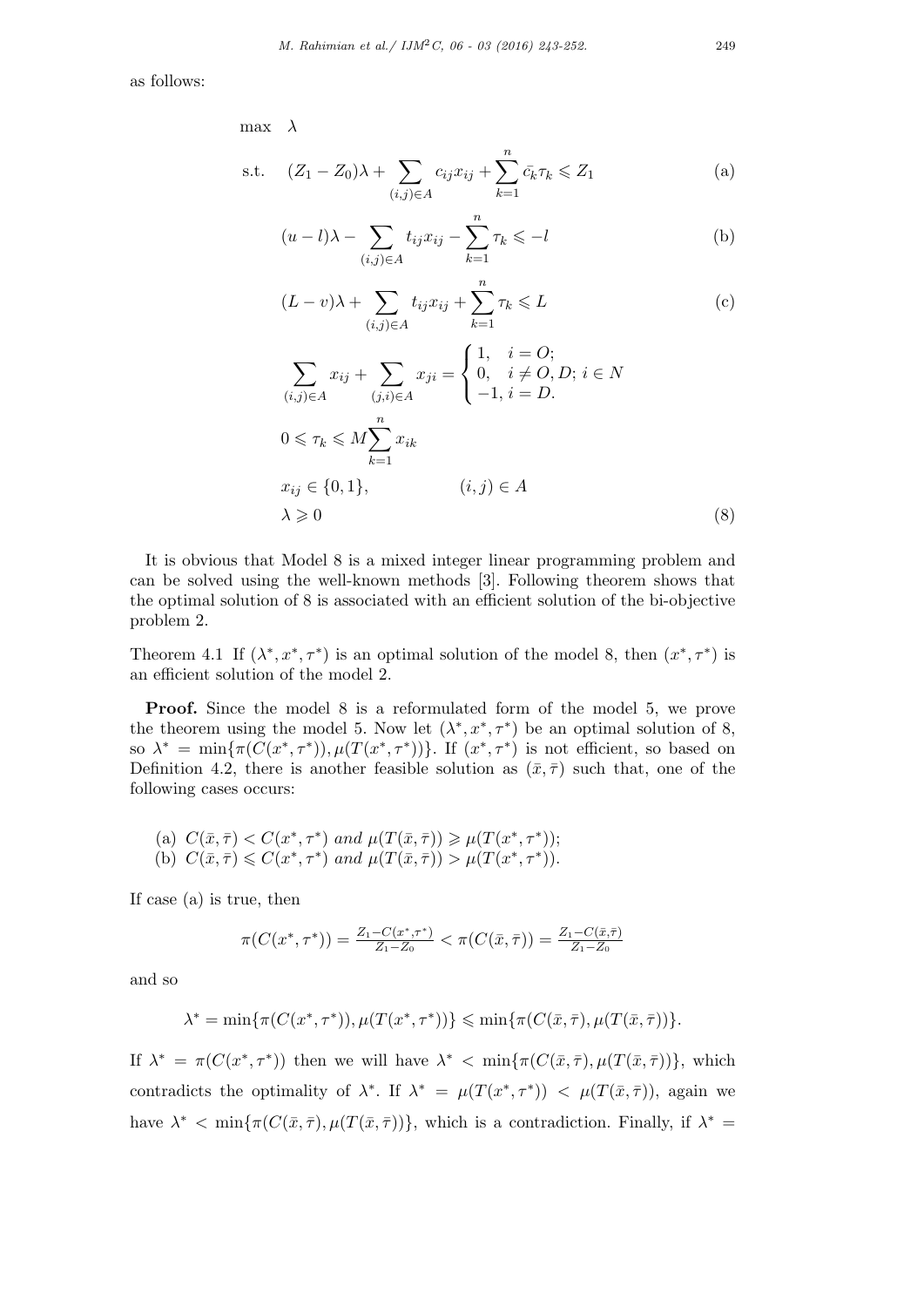$\mu(T(x^*, \tau^*)) = \mu(T(\bar{x}, \bar{\tau}))$  then  $(x^*, \tau^*)$  is a weakly efficient solution. Case (b) can be deduced as a similar manner.  $\square$ 

## **5. Numerical example**

In this section, in order to show how the proposed approach can be used to compute a best shipping pattern, we provide a numerical illustrative example. For the sake of exposition, we solve a small size problem and present the computational results (One can use *CP LEX* solver of the *GAMS* Software (available at *http* : *//gams.com/*) to solve it).

Consider the bi-objective *best shipping pattern problem*, defined on a network having 8 nodes and 15 arcs, as depicted in Fig.3. We assume that nodes 1 and 8 are origin and destination nodes, respectively, and the given fuzzy trapezoidal number  $\widetilde{T} = \langle l, u, v, L \rangle$  is  $\langle 45, 59, 63, 70 \rangle$ . Also, by solving the problems of 4, it is easy to show that:

$$
Z_0 = \min_{(x,\tau)\in X} \left( \sum_{(i,j)\in A} c_{ij} x_{ij} + \sum_{k=1}^n \bar{c}_k \tau_k \right) = 23
$$

and

$$
Z_1 = \max_{(x,\tau)\in X} \left(\sum_{(i,j)\in A} c_{ij} x_{ij} + \sum_{k=1}^n \bar{c}_k \tau_k\right) = 235
$$

Using the *CPLEX* solver of the *GAMS* software, the optimal solution of the problem 8 is as follows:

$$
\lambda^* = 0.745
$$
  

$$
x_{12}^* = x_{24}^* = x_{46}^* = x_{67}^* = x_{78}^* = 1
$$
  

$$
\tau_1^* = \tau_7^* = 9, \ \tau_2^* = 2
$$

and all the other variables equal to zero.

$$
C(x^*, \tau^*) = 77, \quad T(x^*, \tau^*) = 56.
$$

Clearly,  $P = 1 - 2 - 4 - 6 - 7 - 8$  is the best path and the quality level of the delivered commodity on this path is  $\mu(T(x^*, \tau^*) = \frac{56-45}{59-45} = 0.786$ . Also, the membership degree of traversing cost is  $\pi(C(x^*, \tau^*)) = \frac{235-77}{235-23} = 0.745$ .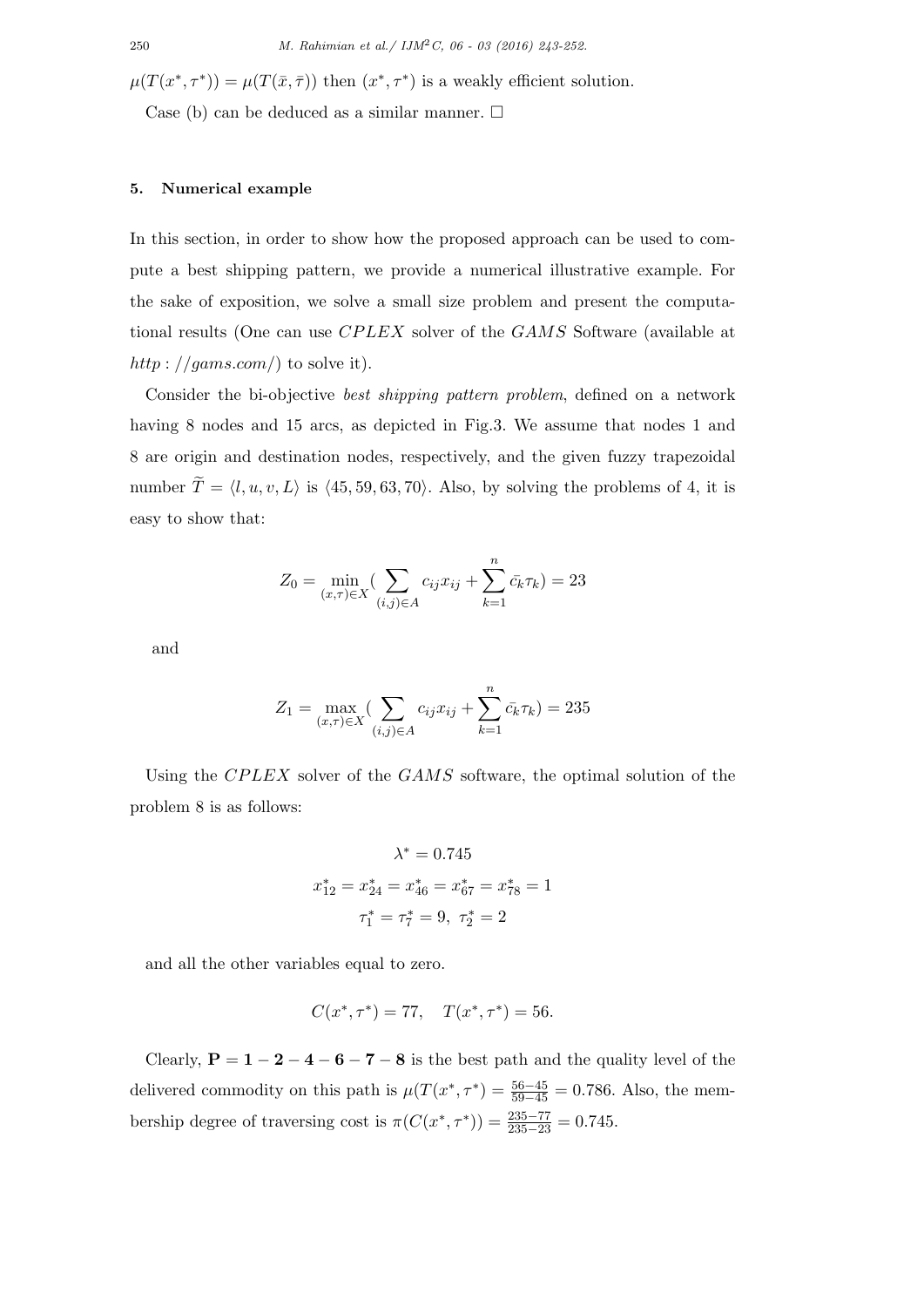

Figure 3.: Network of the numerical example

## **6. Conclusion**

In this paper a best shipping pattern problem with intermediate storage, on a network with crisp arc costs, crisp arc times and the total traversing time as a fuzzy trapezoidal number, is formulated and solved. The main contribution of this model is an actual interpretation of the given fuzzy trapezoidal number, as the quality of delivered commodities. Since the presented problem has a fuzzy structure, the Bellman and Zadeh's max-min criterion, has been used to formulate the problem as a crisp single objective model, which is easily solvable.

Authors believe that the extension of the proposed model for the networks, with fuzzy arc costs and times, will be an important future research issue, and also the ability to present a labeling technique will be an important future research issue.

# **Acknowledgment**

This study is supported under research project entitled "A searching best path problem with imprecise total time" by Islamic Azad University, Masjed Soleiman Branch. The first author is grateful for this financial support.

#### **References**

- [1] R. K. Ahuja, T. L. Magnanti, J. B. Orlin, *Network Flows*, Prentice-Hall, Englewood Cliffs, NJ, (1993).
- [2] R. E. Bellman, L. A. Zadeh, *Decision-making in a fuzzy environment*, Manage. Sci. **17B** (1970), 141–164.
- [3] D. Bertsimas, J. N. Tsitsiklis, *Introduction to Linear Optimization*, Athena Scientific, Belmont, Massachusetts (1997).
- [4] A. K. Bit, M. P. Biswal & S. S. Alam, *An additive fuzzy programming model for multi objective transportation problem*, Fuzzy Set Syst. **57** (1993) 313-319.
- [5] C. Kahraman, *Fuzzy Multi-Criteria Decision Making: Theory and Applications with Recent Developments*, Springer, (2008).
- [6] M. Kaur, A. Kumar, *Optimal compromise solution of multi-objective minimal cost flow problems in fuzzy environment*, Appl. Math. Model. **37** (2013) 1677-1693.